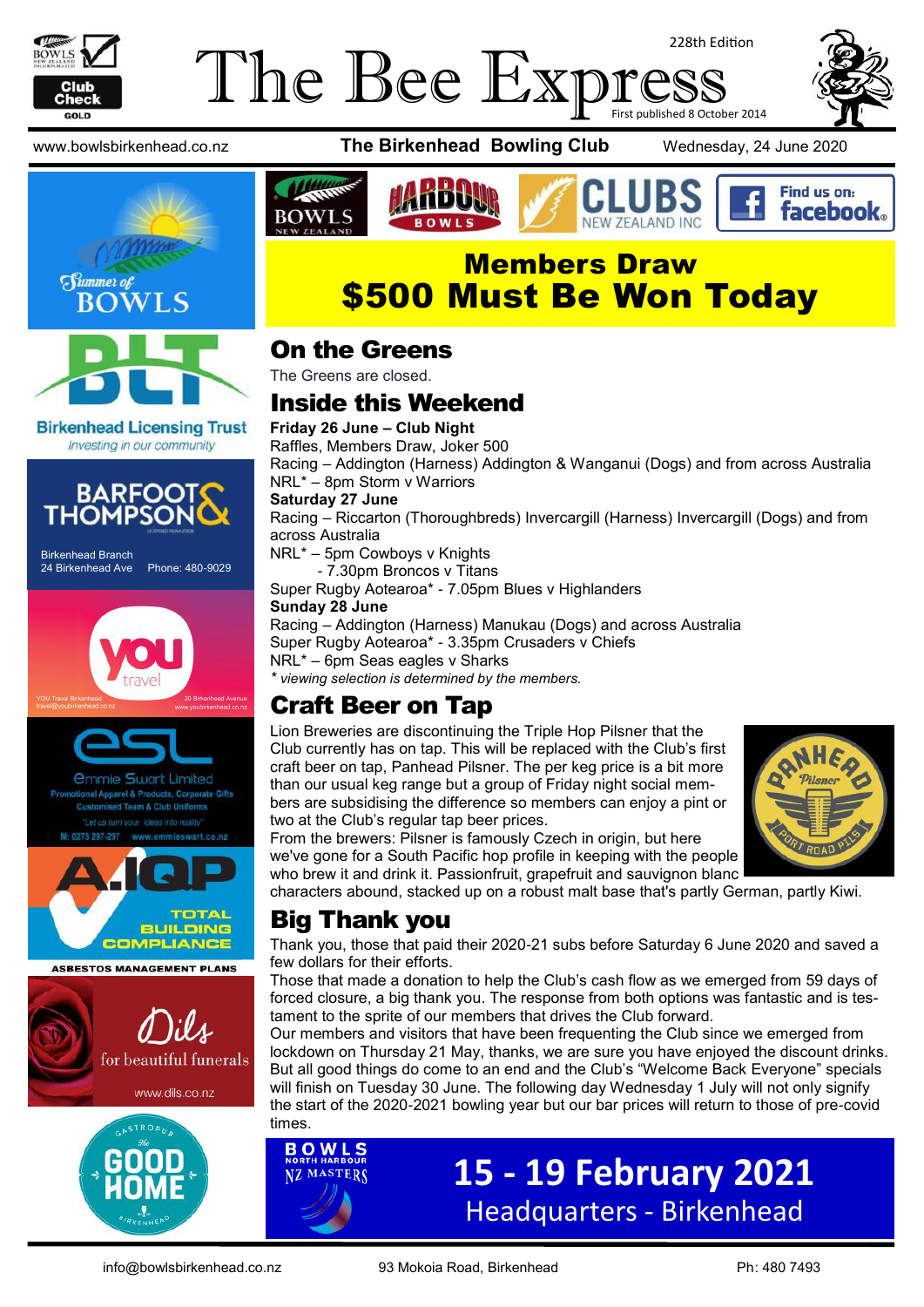# Congratulations Ann Lepper **HEELS ON** 155 Wairau Road ph: 444 5756 www.wheelsonwairau.co.nz













# **Memorial for Dale Ineson Saturday 27th June** 1:00pm - 4:00pm **Birkenhead Bowling Club**



#### **INESON** 1948 2020 DALE

# \$500 Goes Today

Two Members Draws today, draw No.93 starts off at \$45 today after draw No.92 was won by Emmie Swart on Friday evening. The other draw, draw No.90, of \$500 has run its course and must be struck tonight. Members Draw drawn between 5-6pm, got to be there to win. Members Draws are for all members, with the exception of "Introductory" members. If you are waiting on a card, it's probably waiting for you at the Club. You will have a number and that number will be in the draw, but you have to be at the Club if your number comes out. One certainty is that one member will leave the Club tonight \$500 better off.

# Monday Social Indoor Bowls

It's a bit too chilly and dark to be out on the greens this time of year on a Monday evening but we can have just as much fun inside and it's not so far to the refreshment stand. Come join us for a short sharp four Monday evenings of Social Bowls. Starting 6.30pm Monday 29 June and playing three games per night. The Social Indoor Bowls League continues Monday 6, 13 July and concludes on 20 July with a meal and a prize-giving that will cover the four weeks. Cost for the first three evenings is \$5 per player per evening (no meal), while it's \$10 for the final night which includes a meal and prize-giving. The traditional meat raffles will be on sale and drawn each Monday evening.

Get your team of three together and phone either Louise (021 2367121) or Debbie (021 781374) to enter your team, team members can change players from week to week. All bowls and equipment provided along with some free coaching, all you need is a smile and a fun attitude.

# **QUIZ EVENTS**

# Quiz Night 7pm Thursday 9 July Enter free on the Night

Quiz Partners: Barfoot & Thompson Birkenhead, Bill Hansen and Tim Roskruge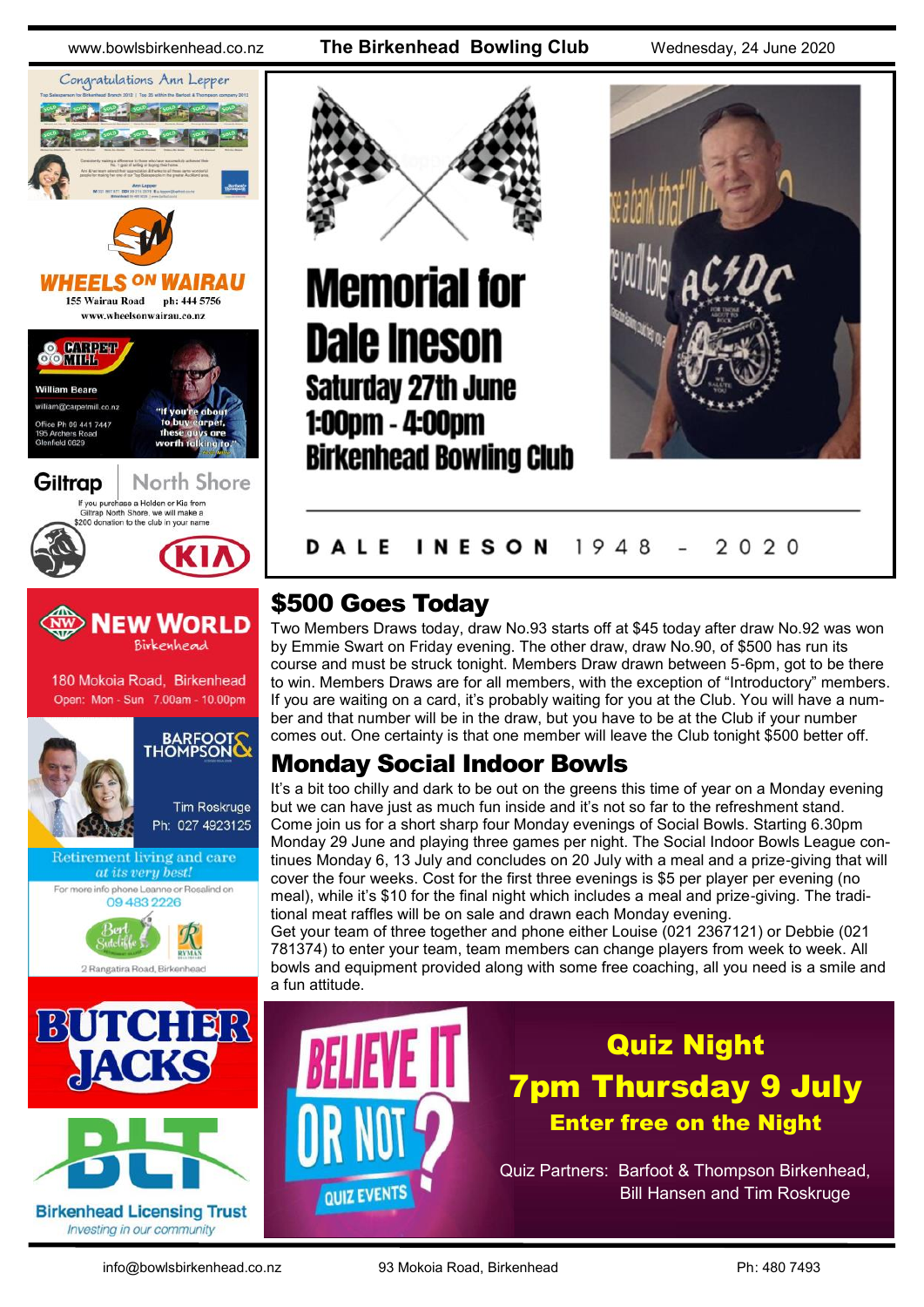

# **Housie! - Thursday 16 July Cash Prizes First Game 7pm Housie cards only \$1 per card**

Further info ph: 0275 297297, Entry restricted to 18 years and over Housie! Bingo! every third Thursday in the month

## Open Everyday Over Winter

The greens maybe closed but the club is still open, don't forget to support your club during the winter. TAB facilities with two screens of racing action, Gaming Room with "Jackpot", Sky Sport\*, pool table, darts, indoor bowls all available during opening hours. With a northerly sunny aspect the upstairs lounge and viewing deck are pleasant spots to while away a winter afternoon socialising. Check notice boards, Club website and Club facebook for "just announced" events at the Club.

#### **Mondays & Tuesdays - 3.30pm opening**

Pop in for a chat, catch up on the weekend's happenings. Watch "The Chase", try your luck in the Gaming Room.

**Wednesdays - 3.30pm opening**

4.30pm – 5.30pm Happy Hour

5pm – 6pm Members Draw

6pm Joker 500 draw (numbers on sale from 4.30pm)

#### **Thursdays - 3.30pm opening**

Second Thursday in the month Quiz Night

#### Third Thursday in the month Housie/Bingo

**Fridays - Club Night - 2.30pm opening**

4.30ish Raffles with Merv "the Swerve"

#### 5pm – 6pm Happy hour

5pm – 7pm Members Draw 6pm Joker 500 draw (numbers on sale from 4.30pm), \$500 available every draw. Horse racing: TAB facilities and two screens of racing action.

Live sport\* on the main screen

#### **Saturdays - 11am opening**

All day Saturday pool - shoot some pockets and see how long you can hold the table for. Horse racing: TAB facilities and two screens of racing action Live sport\* on the main screen (NRL, Rugby etc)

#### **Sundays – 11am opening**

Horse racing TAB facilities with two screens of racing action Live sport\* on the main screen with Super Rugby Aotearoa at 3.35pm and NRL a little later.\* The Birkenhead Bowling Club is committed to promoting responsible gambling.

*\* Viewing selection is determined by the members.*

## Locked In For Summer 2020-2021

#### **2020**

Saturday 22 August - Opening Day Monday 2 November – "YOU Travel Birkenhead" Social Bowls3Five Wednesday 16 December - Rod Mahon Memorial – Ham (OACT) Sunday 20 December – Ham Tournament OACT) Thursday 24 December - Stuie's Birthday Mini Tournament (OAC, Single Entry) **2021** Monday 18 January – "YOU Travel Birkenhead" Social Bowls3Five Saturday 6 February - Birkenhead Charity Tournament (OACF) Sunday 7 & Monday 8 February - \$5,500 "Carpet Mill" Men's Pairs Saturday 13 & Sunday 14 February - \$6,500 "The Good Home Birkenhead" Women's Pairs Monday 15 – Friday 19 February - Bowls North Harbour NZ Masters – Birkenhead Headquarters Friday 2 & Saturday 3 April - Easter Triples (OACT) Saturday 10 & Sunday 11 April - "Wheels On Wairau" Seafood Tournament (OACF) Saturday 15 May – Closing Day & Prize Giving.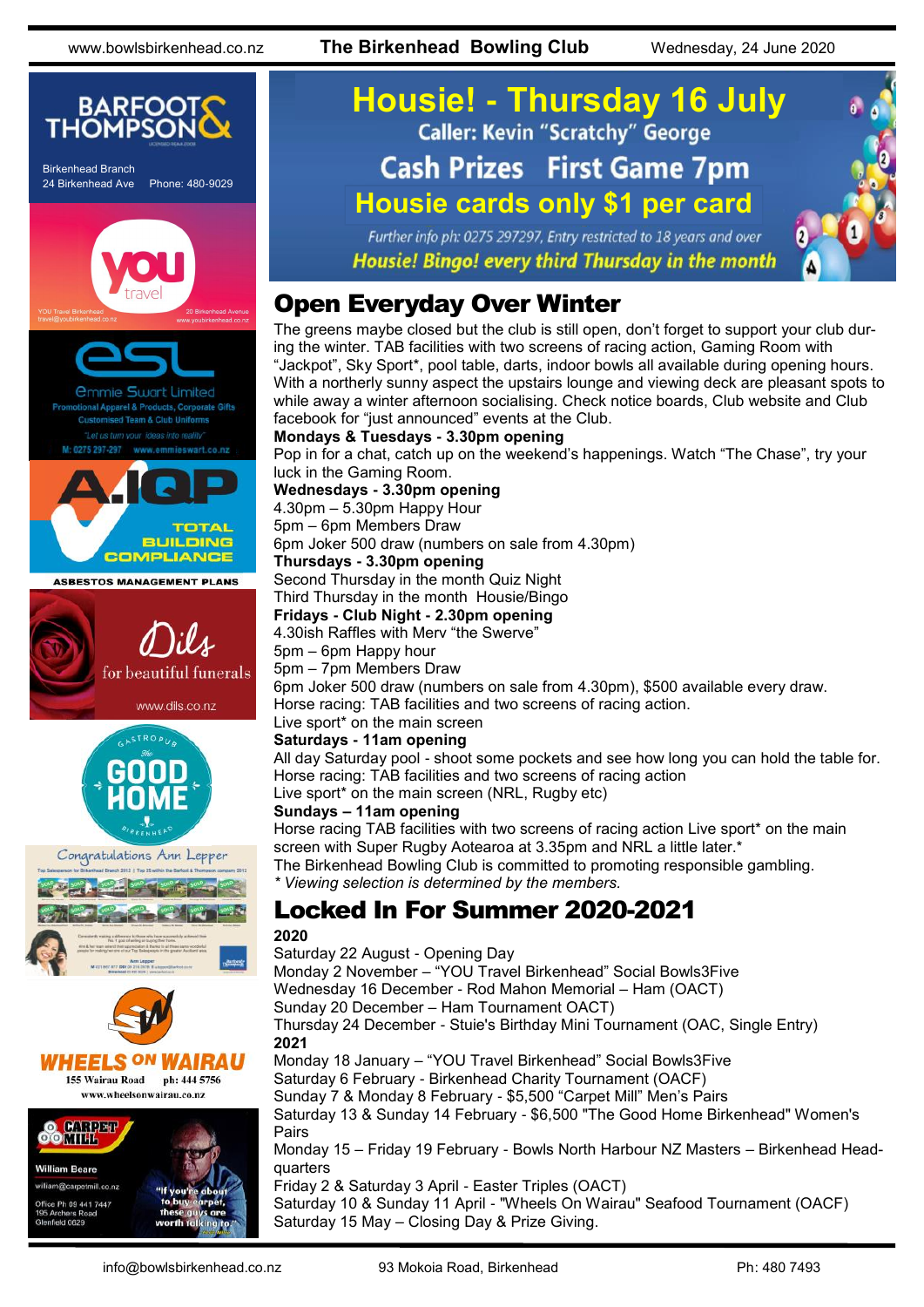

## Arabian Night

Take in the aromas of the Middle-East and transport your taste buds with authentic flavours from our Arabian inspired meal. Get lost in a trance by the beautiful art of belly dancing. Dance the night away to sounds of our DJ spinning English and Arabian music. Arabian Night promises to be magical - get your friends, family and colleagues together and be among the first to enjoy the first ever Arabian Night.

Birkenhead Bowling Club Saturday 15th August at \$35 per person, tickets available from Emmie (0275 297297) or Joseph (021 2635606).

## Centre Winter Coaching

For all players – junior or not!. At Orewa under the roof on Saturday 15th, 22nd & 29th August between 9.00 and 12.00. There will be several coaches on hand to assist. Tea and coffee available, a sausage sizzle will be provided on  $29<sup>th</sup>$ . The cost per day is only \$5. Email bowls@bowlsnorthharbour.co.nz to book into the coaching sessions or ask the club secretary to send in your name in.

Join us for an

# ARABIAN NIGHT

# Saturday 15 August

Non-members welcome Míddle-Eastern Food, Belly Dancíng DI spinning English & Arabian sounds Arabían Níght promíses to be magícal

# \$35 per person

**Birkenhead Bowling Club** Doors open 6.30pm for a 7:00pm start 93 Mokoia Road, Birkenhead **Tickets & further information** phone 0275 297297 or 021 2635606



info@bowlsbirkenhead.co.nz 93 Mokoia Road, Birkenhead Ph: 480 7493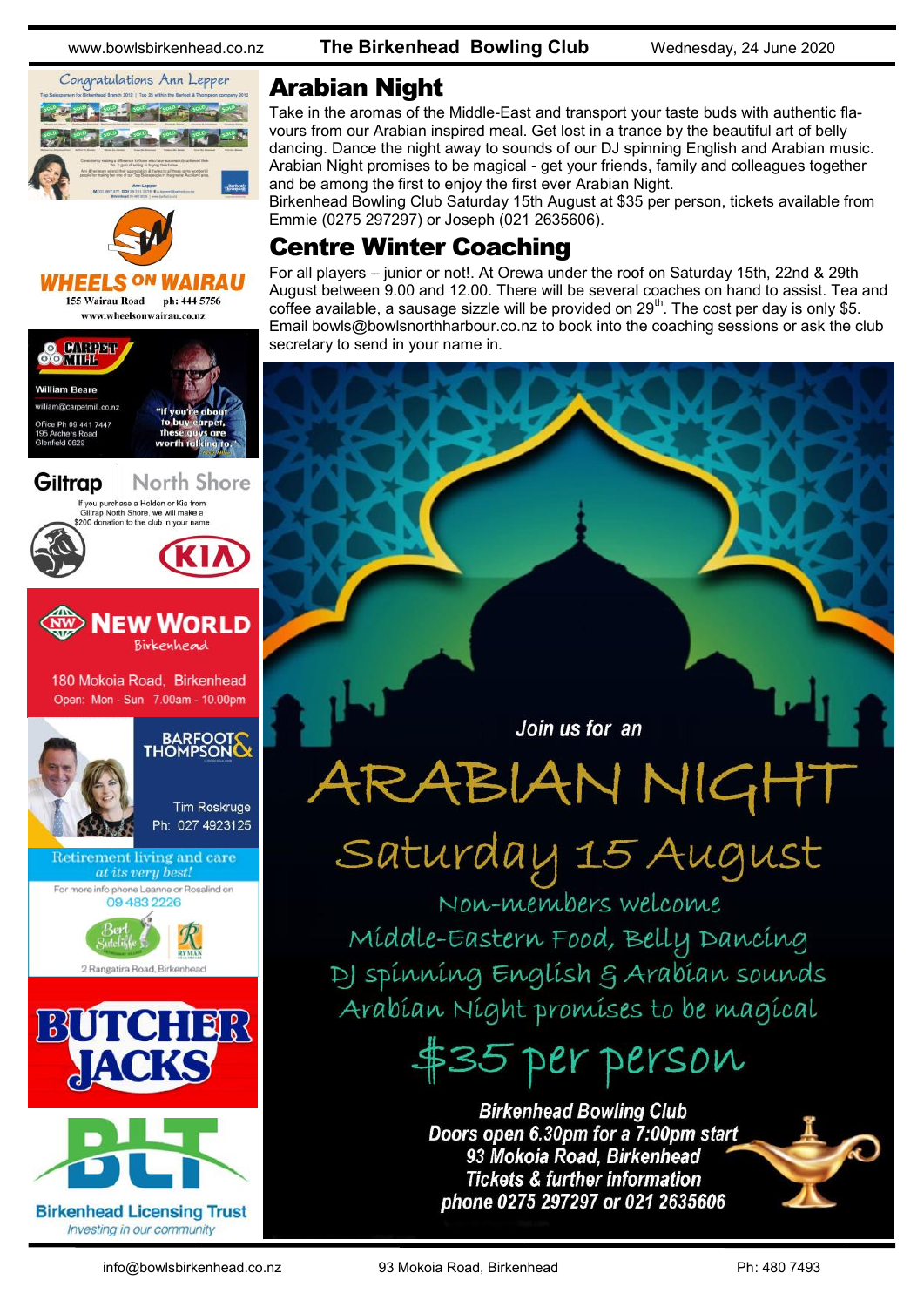

Birkenhead Branch 24 Birkenhead Ave Phone: 480-9029



**ASBESTOS MANAGEMENT PLANS** 











# **Club Night - Every Friday**

**Open from 2.30pm**

**Raffles, Members Draw, Joker 500 and more**

# Still Open and Kicking

Covid continues to disrupt business and our Club Partners / sponsors aren't immune from it. This has been horrendous for the travel industry, and in particular for our friends and long time Club supporters, Caroline and the girls at YOU Travel Birkenhead, the girls are all having to hunker down! The travel industry has taken a king hit and had to revaluate how it operate to survive. Here is our chance to give something back.

Many have seen the shop has been vacated in Birkenhead Ave. That doesn't mean they have gone. Caroline has given up the lease on the shop and is now working remotely for the foreseeable future. It's still business as usual just won't have a retail space for a while. What this means for you is

that when you want to catch up with the girls or they need to see you then they'll come



to you! They'll meet at a suitable location and even shout you a coffee - or a tea! The shop phone number now goes straight through to Caroline and email address is the same.

They are really looking forward to helping your new "normal" include travelling again. **YOU Travel Birkenhead**

EMAIL: travel@youbirkenhead.co.nz DX: BP65533 | PH: [+64 9 480 0402](tel:%2B64%209%20480%200402) | FAX: [+64 9 480 0302](tel:%2B64%209%20480%200302) WEB: [www.youbirkenhead.co.nz](http://www.youbirkenhead.co.nz/)

# Records Update

Have you changed address, phone number or email during the past year? Have you notified the Club Secretary in writing? Are your details incorrect in the Club hand book? Here is your opportunity to tidy it all up. Fill in a yellow "Change of Details" form available at the Club with your correct details and hand it to the Club Secretary or to the bar. Your details will be updated and you won't miss anymore of the Club's communications.